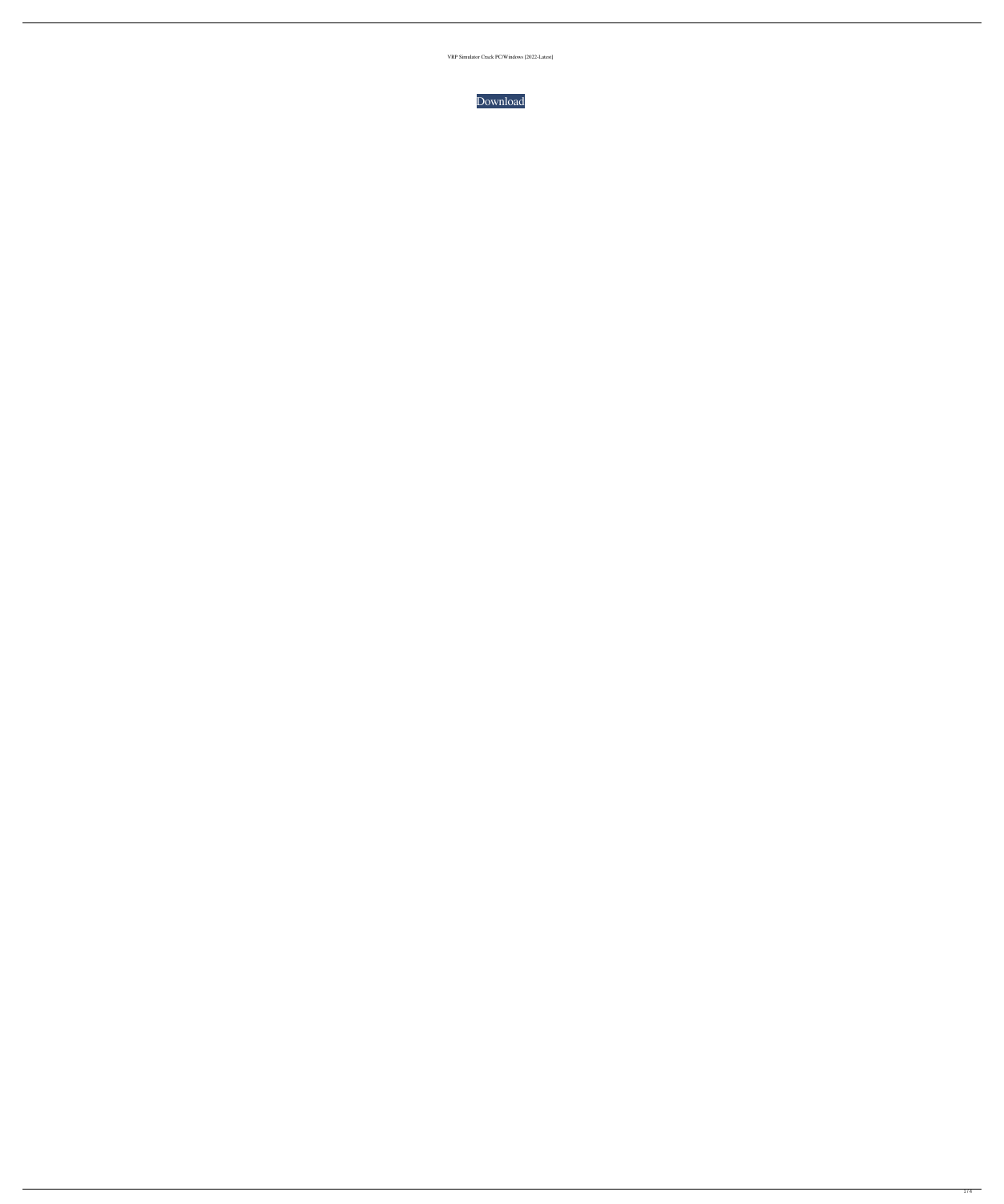### **VRP Simulator Crack Activation Code With Keygen [Win/Mac] [2022-Latest]**

This is a Java program to solve Vehicle Routing Problem (VRP) problems using integer programming. Nearest Neighbor Heuristic, Nearest Neighbor Heuristic [Gambardella et al. 1999], Nearest Neighbor Heuristic [Ellabib et. al are included in the program. When you launch the program you must specify the problems (mixed or empty). At the end of execution the results are presented in the output window. The algorithm that will be executed can be se heuristics will be executed: Nearest Neighbor Heuristic [Solomon 1987] (NN) Nearest Neighbor Heuristic [Gambardella et al. 1999] (NN\_GAM) Nearest Neighbor Heuristic [Ellabib et. al. 2002] (NN\_ELL) INTRA-EXCHANGE (EX) CROSS heuristic will be NN Java programs for solving IPOP variants of the vehicle routing problem. Currently available are 3 heuristics: Nearest Neighbor Heuristic [Solomon 1987] Nearest Neighbor Heuristic [Gambardella et al. 19 variable are needed. All 3 heuristics can also use extra binary variables to handle greater difficulties. Hi Guys This program is just a tool to solve problems, the program is well done. I made this one. I thought it can b problems (VRP) and their variants. The program has the following features: Simple interface The current version supports the following heuristics: Nearest Neighbor Heuristic [Solomon 1987] (NN) Nearest Neighbor Heuristic [ (NN\_ELL) Nearest Neighbor Heuristic [Taillard et al. 1996] (NN\_TAILL) 2 integer

# **VRP Simulator Crack+ Patch With Serial Key [Latest 2022]**

This heuristic uses the hash table hash by ordering the vertices according to the links from the source. If the incoming time window for the next vertex is greater than the current one, the vertex is added to the queue. Th not been yet the minimum distance, the current time window is updated to the minimum distance. If the arrival time of a vertex is already lower than the departure time of the previous vertex, the vertex is removed from the the results. If timewindow\_speed to speed up the search (100 is the default value). If max\_cycle\_size to avoid bad solutions. KeyProperties: To the nearest-neighbor heuristic and to the nearest-neighbor heuristic with time the distance is not less than the distance of the last vertex, the vertex is added to the queue. If the distance from the source to the vertex is lower than the distance to the last vertex, the vertex is removed from the q arrival time of the next vertex. Properties: To the nearest-neighbor heuristic and to the nearest-neighbor heuristic with time windows, the key property is the distance from the source to the arrival of the next vertex. If distance from the source to the vertex is lower than the distance to the last vertex, the vertex, the vertex is removed from the queue and it is added in the queue of the best solution found. Expert: The distance from the heuristic. Parameters: [] the heuristic to use. [] a number of vertices to be kept in memory (up to 500, by default). [] the minimum distance. [] the maximum time window to be considered. [] the number of paths. [] the num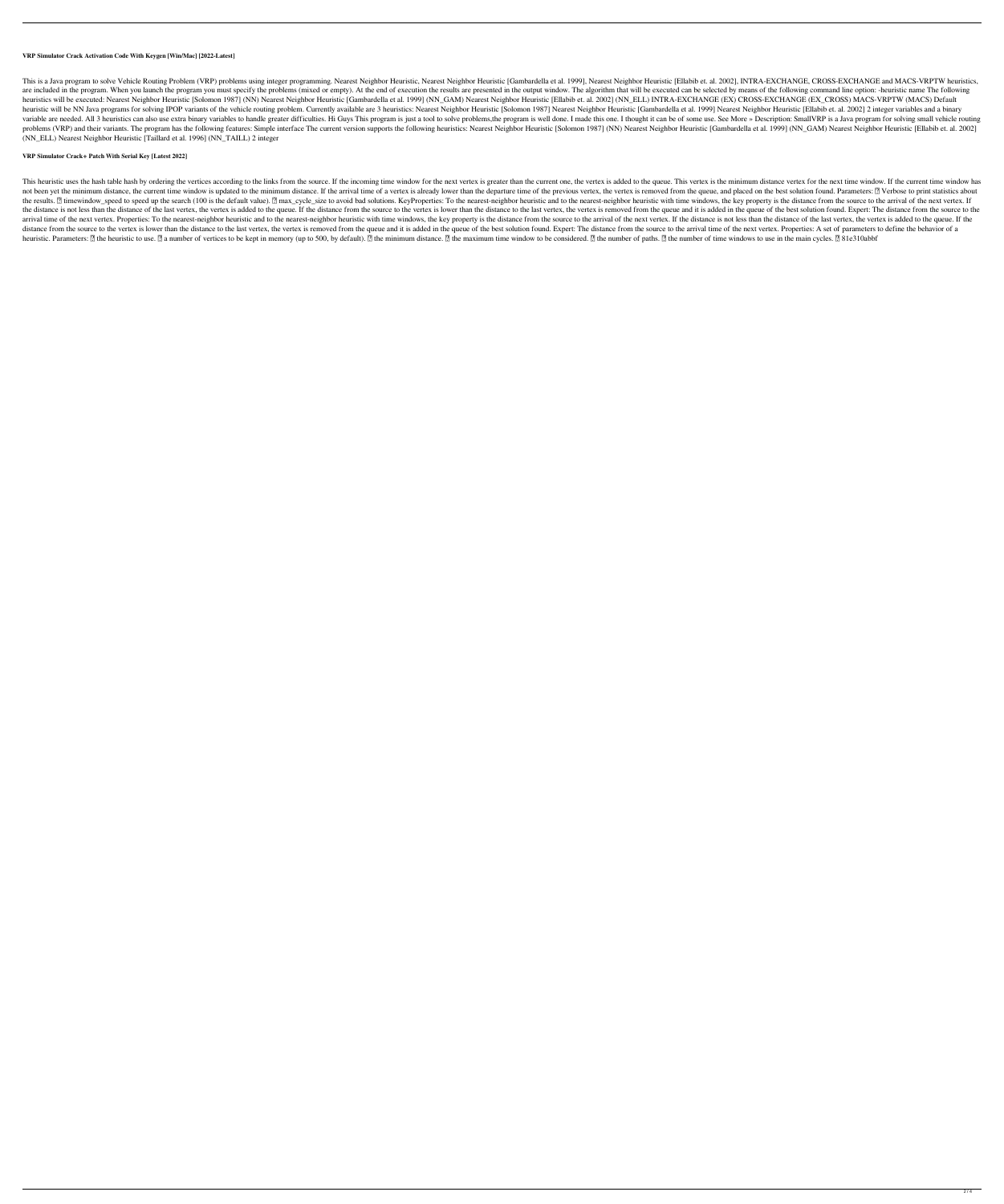### **VRP Simulator Crack+ Serial Number Full Torrent Free For PC**

The simulator calculates the optimal routing, given a list of locations (also called 'nodes') and a start and an end position of the vehicle. Initially the origin and the destination are provided. The simulated vehicle is to pick up or drop off. The vehicles starts at the origin and ends at the destination. The vehicle always starts at the origin and ends at the destination. It does not go back to any node. The initial routing is stored in locations that the vehicle can visit. There are two special kinds of nodes: 1. The 'pick-up' node that is the initial (and only) node for which the vehicle needs to pick up a vehicle. 2. The 'drop-off' node that is the ini starting and ending nodes is user configurable. The simulator runs as a normal software or a hardware simulator. There are different possibilities to specify the simulation environment. 0. You can specify a list of nodes, need to add the number of vehicles to the end of the program name (e.g. -2 will mean there is two vehicles). You can also specify how much time it is allowed for the simulation. The heuristic is set at the begin of the sim a list of nodes that are allowed to be picked up, these nodes are added to the list of allowed nodes. The heuristic is set at the begin of the simulation. 2. You can specify the number of starting and ending nodes. You can heuristic is set at the begin of the simulation. 3. You can specify how the start and end positions are. You can also specify the route between the start and end positions. 4. You

# **What's New In?**

The implementation of the tool is based on a "master-slave" approach. In each of the operating modes there is a "master" process that handles the communications with the front-end, and the "slave" process that handles the pre-computed solution to send it to the "slave" process. The master process creates the input files in the data directory, where the files are named: Input file containing the starting point of the tour: Start.txt Input fi containing the final cost: Cost.txt The output generated is a single file named Sol.txt, containing the solution of the tour, with data. Comparing solutions of two different systems using optimality and time windows: Other Simulated: Solves several VRP at a time, but not exactly the same as in the simulation time. Complexity: Naive: Worst-case time complexity of order N^3 (N=number of vehicles) Unfavourable - Lot of vehicles on the route: N^ vehicles in the depot and on the route: O(N^3) Python programming language support: Interfaces: PyOpenGL: Open source implementation of GL for Python. PyOpenGL (beware that version 1.1 is not working with VTK) QtOpenGL: No PyQT (only needed for PyQT4) PySide: No need to install PyQT (only needed for PyQT5) PyQt4+VTK: No need to install PyQT (only needed for PyQT5) GUI Optional: Matplotlib+VTK: No need to install PyQT (only needed for VTK) VT for VTK 4.2 Documentation: Efficiency: Worst-case: order N^3 Best-case: order N^2 Average: order N^2/3 Best-case (simulated): order N^2 Example: Usage: Input file: